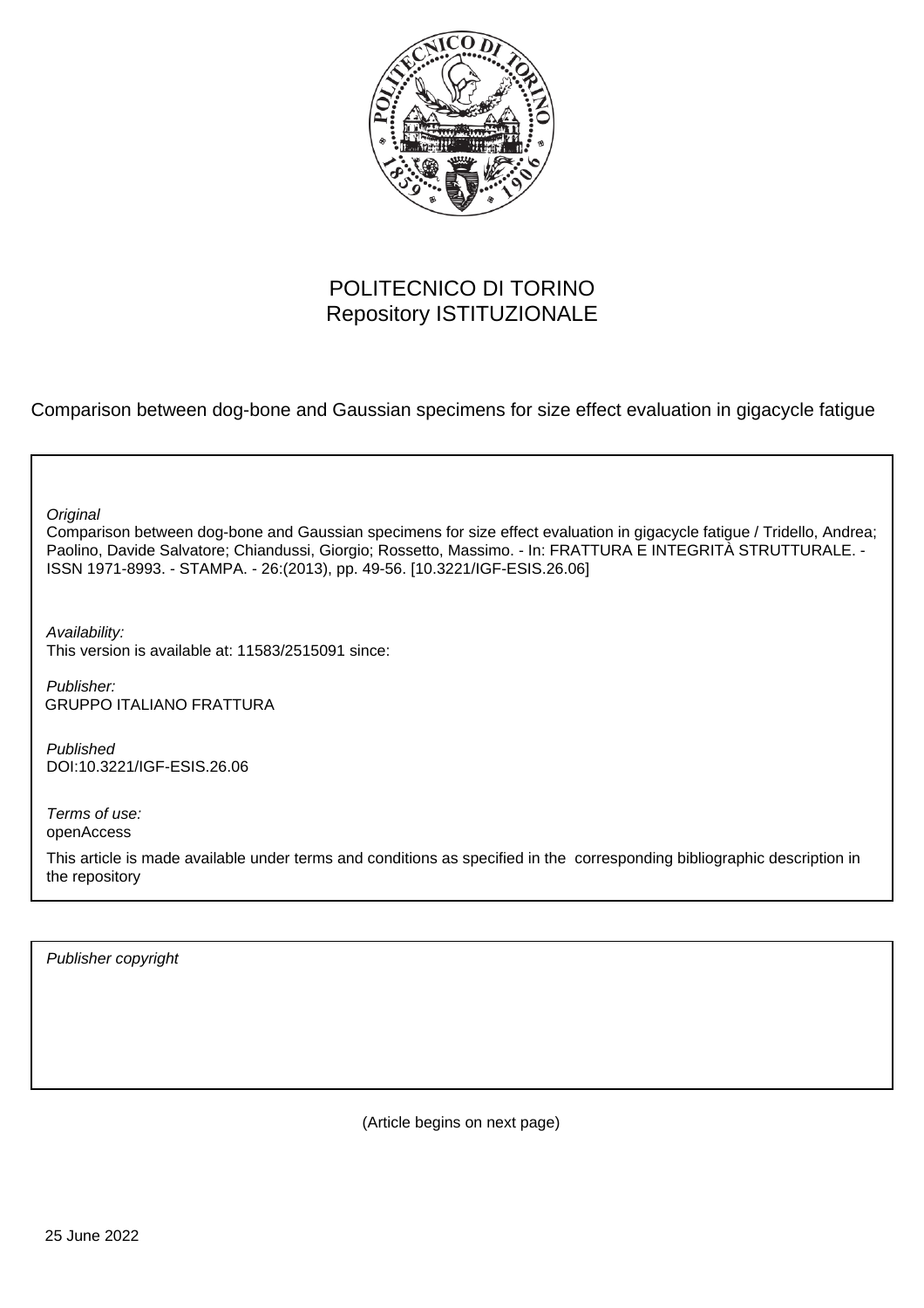# **Comparison between dog-bone and Gaussian specimens for size effect evaluation in gigacycle fatigue**

A. Tridello, D.S. Paolino, G. Chiandussi, M. Rossetto

*Department of Mechanical and Aerospace Engineering, Politecnico di Torino, 10129 Turin, Italy, andrea.tridello@polito.it, davide.paolino@polito.it, giorgio.chiandussi@polito.it, massimo.rossetto@polito.it* 

**ABSTRACT.** Gigacycle fatigue properties of materials are strongly affected by the specimen risk volume (volume of material subjected to a stress amplitude larger than the 90% of the maximum stress). Gigacycle fatigue tests, performed with ultrasonic fatigue testing machines, are commonly carried out by using hourglass shaped specimens with a small risk volume. The adoption of traditional dog-bone specimens allows for increasing the risk volume, even if the increment is quite limited. In order to obtain larger risk volumes, a new specimen shape is proposed (Gaussian specimen). The dog-bone and the Gaussian specimens are compared through Finite Element Analyses and the numerical results are validated experimentally by means of strain gages measurements. The range of applicability of the two different specimens in terms of available risk volume and stress concentration effects due to the cross section variation is determined.

**KEYWORDS.** Very-high-cycle fatigue; Ultrasonic testing machine; Risk volume; Wave propagation equations; Stress concentration factor.

## **INTRODUCTION**

n recent years, the interest in gigacycle fatigue behaviour of metallic materials (up to 1010 cycles) is significantly increased. Design requirements in specific industrial fields (aerospace, mechanical and energy industry) for structural **L** components characterized by even larger fatigue lives (gigacycle fatigue) lead to a more detailed investigation on In recent years, the interest in gigacy<br>increased. Design requirements in spe<br>components characterized by even la<br>material properties in the gigacycle regime.

Experimental results, obtained by using testing machines working in resonance conditions and capable of reaching a loading frequency equal to 20 kHz (ultrasound), have shown that specimens may fail also at levels of stress amplitude below the conventional fatigue limit [1-3]. When specimens are subjected to stress amplitudes below the conventional fatigue limit, failures are generally due to cracks which nucleate internally from inclusions or defects; whereas when specimens are subjected to stress amplitudes above the conventional fatigue limit, failures are generally due to cracks which nucleate from the surface of the specimen. Recently, models able to take into account these two different modes of failure have been proposed in the literature [4-6].

In case of internal crack nucleation, fatigue strength decreases when the specimen size increases. As reported in [7-9], the decrement in fatigue strength is physically justifiable by considering the probability of finding inclusions causing failure when the risk volume (volume of material subjected to a stress amplitude above the 90% of the maximal stress [7]) increases.

Since experimental tests are carried out almost entirely by means of ultrasonic fatigue testing machines, the specimen size and the consequent specimen risk volume are imposed by resonance condition and are generally significantly limited. Experimental tests exploring the gigacycle fatigue properties of materials have been generally carried out by using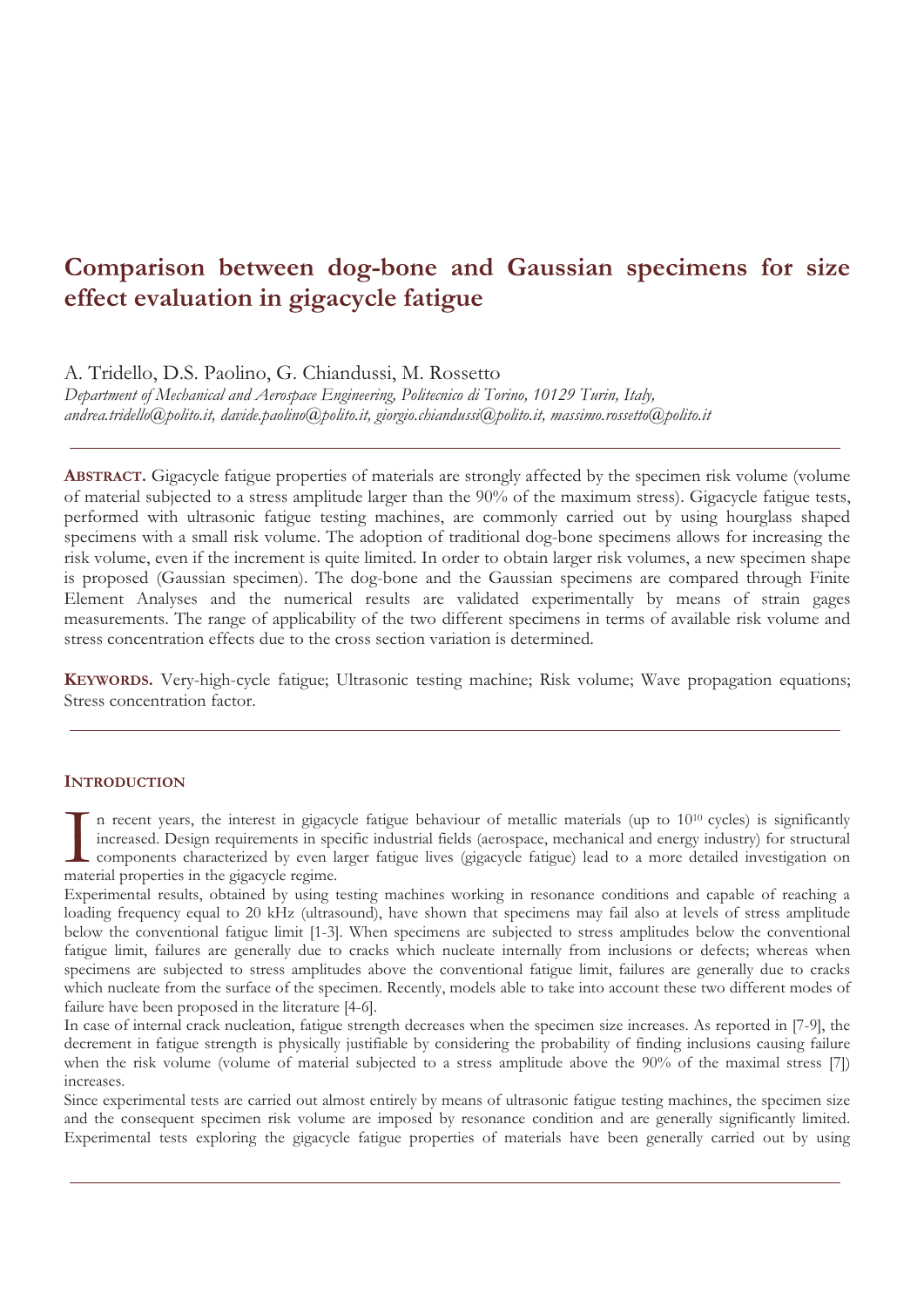hourglass shaped specimens with a small diameter (3-6 mm) and a small risk volume. In order to increase the risk volume, dog-bone shaped specimens have been adopted in [7-9]. However, the risk volume of tested specimens (maximum 1000 mm<sup>3</sup>) is significantly limited due to the non uniform stress distribution along the specimen length with constant cross section.

The paper proposes a new specimen shape (Gaussian specimen) for gigacycle fatigue tests: wave propagation equations are analytically solved in order to obtain a specimen shape characterized by a uniform stress distribution on an extended specimen length and, as a consequence, by a larger risk volume. Dog-bone and Gaussian specimens with different risk volumes are compared through Finite Element Analyses and the range of applicability of the two different specimens in terms of available risk volume is determined. The stress concentration effect due to cross section variation in the specimens is also taken into account in the analyses. Finally, the stress distribution of a dog-bone and a Gaussian specimen with a theoretical risk volume of 5000 mm<sup>3</sup> is experimentally validated through strain gage measurements.

#### **SPECIMEN DESIGN**

pecimens adopted for ultrasonic fatigue tests are designed on the basis of equations for wave propagation in an elastic material with the specimen modelled as a one dimension linear elastic body. Stresses are considered uniformly distributed on the cross section and transverse displacements are considered as negligible if compared to longitudinal displacements. In this respect, the displacement amplitude along the specimen,  $u(z)$ , can be obtained by solving the Webster's equation for a plane wave: S ela

$$
u''(z) + \frac{ds(z)/dz}{S(z)} \cdot u'(z) + k^2 \cdot u(z) = 0
$$
\n(1)

where  $u^{'}(z) = du(z)/dz$ ,  $u^{''}(z) = d^{2}u(z)/dz^{2}$ , and  $k = 2 \cdot \pi \cdot f / \sqrt{\frac{E_{d}}{\rho}}$ , being *f* the resonance frequency, and  $\rho$  and

*Ed* the specimen material density and dynamic elastic modulus respectively. By inverting and integrating Eq. 1, the specimen cross-section variation for an imposed displacement  $u(z)$  is expressed by the following Equation:

$$
s(z) = S_0 \cdot e^{-\int \frac{k^2 \cdot u(z) + u^*(z)}{u^*(z)} dz}
$$
 (2)

where  $S_0$  is a constant of integration depending on the boundary conditions. In order to obtain a uniform stress distribution along the specimen, the displacement distribution must be linear:

$$
u_3(z) = A \cdot (kz) + B \tag{3}
$$

where  $u_3(z)$  denotes the displacement amplitude in part 3 of the Gaussian specimen (Fig. 1) and *A* and *B* are constant coefficients. Boundary conditions for ultrasonic specimens require  $u_3(L_3) = 0$ , where  $L_3$  is half of the total length of part 3 of the specimen (Fig. 1). The constant of integration  $S_0$  is obtained considering that  $s(0) = \pi D_2^2 / 4$  for  $z = 0$ (Fig. 1) and Eq. 2 becomes:

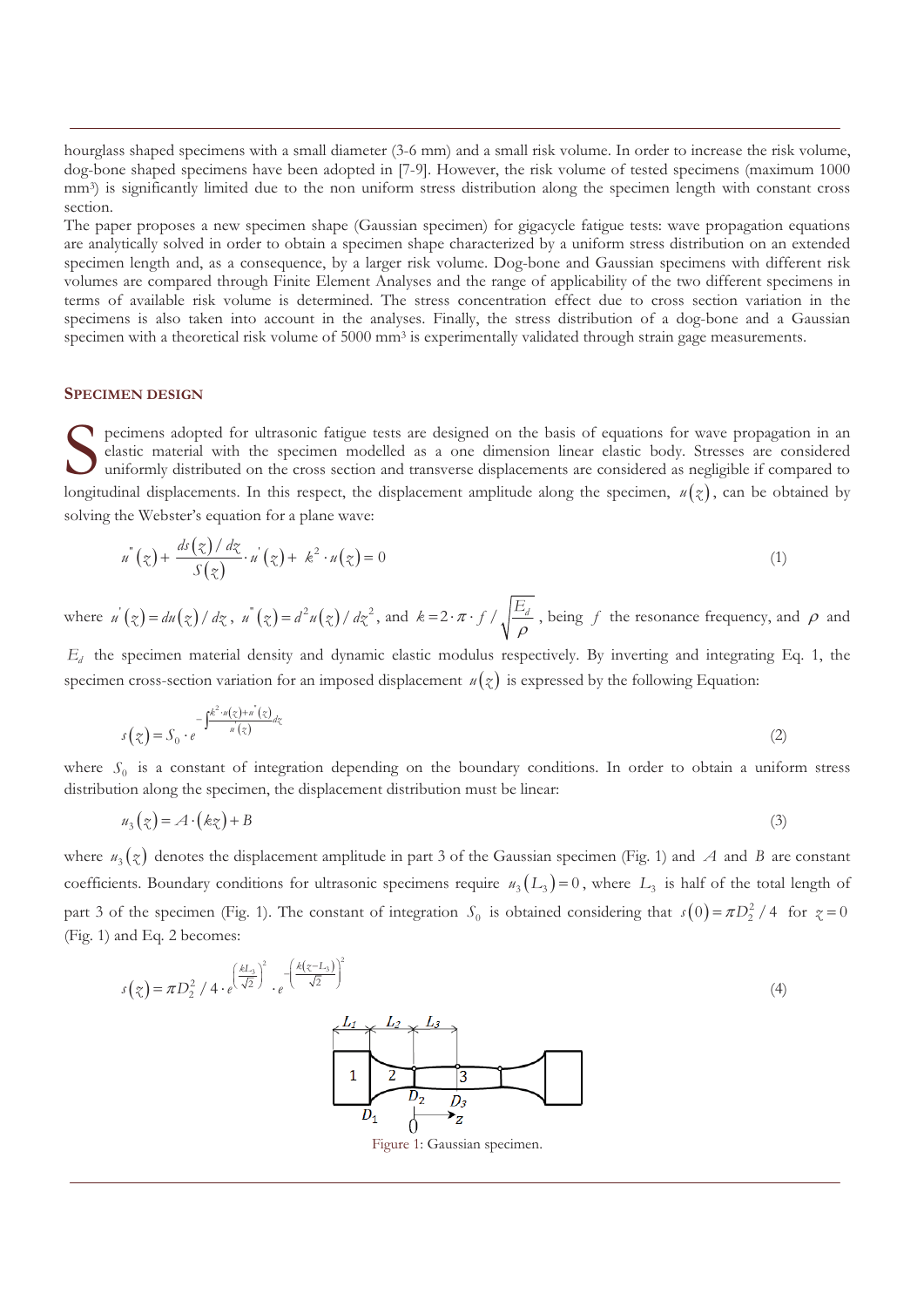Therefore, according to Eq. 4, the specimen cross-section that leads to a uniform stress distribution entails the typical Gaussian shape.

The total volume of the Gaussian specimen part (i.e., the theoretical risk volume  $V_{theo}$ ) can be computed by integrating the cross-section of specimen part 3 with respect to  $\chi$  from 0 to  $L_3$  and multiplying it by two:

$$
V_{\text{theo}} = 2 \cdot \int_{0}^{L_3} s(z) \, dz = \frac{D_2^2}{k} \cdot \left(\frac{\pi}{2}\right)^{3/2} \cdot e^{\left(\frac{kL_3}{\sqrt{2}}\right)^2} \cdot \text{erf}\left(\frac{kL_3}{\sqrt{2}}\right) \tag{5}
$$

where erf (·) denotes the Error Function (i.e.,  $erf(x) = \frac{2}{\sqrt{\epsilon}} \cdot \int_{0}^{x} e^{-t^{2}} dt$  $\theta$ erf $(x) = \frac{2}{x}$ .  $f(x) = \frac{2}{\sqrt{\pi}} \cdot \int e^{-t^2} dt$ . Eq. 5 allows to compute the length *L*<sub>3</sub> for the

desired risk volume, specimen material (i.e., for a chosen value of  $k$ ) and for the diameter  $D_2$ . Part 3 of the specimen is thus completely designed, since  $D_2$ ,  $L_3$  and  $k$  uniquely define the Gaussian specimen part.

In order to determine specimen lengths  $L_1$  and  $L_2$ , equations for wave propagation along a straight and catenoidal specimen profile [1], respectively part 1 and part 2 of the specimen (Fig. 1), are solved. The boundary conditions require to have maximum displacement amplitude equal to *Uin* at the interface between the horn and the specimen (i.e., at  $\zeta = -(L_1 + L_2)$ ), continuity of displacement and strain amplitude at the interface between part 1 and part 2 (i.e., at  $\gamma = -L_2$ ) and at the interface between part 2 and part 3 (i.e., at  $\gamma = 0$ ) of the specimen.

A further boundary condition concerning the required stress amplitude in the risk volume is taken into account. Let define the stress amplification factor of the specimen,  $M_{\sigma}$ , as the ratio between the constant stress amplitude in the Gaussian specimen part,  $\sigma$ , and the maximum stress amplitude in part 1 of the specimen [1],  $\sigma$ <sub>1</sub> (i.e.,  $M_{\sigma} = \sigma / \sigma_1 = \sigma / (E_d / kU_m)$ ). According to the assumption of linear elasticity and introducing the boundary conditions, the stress amplification factor can be expressed as:

$$
M_{\sigma} = \left| N \frac{\beta / k}{\sqrt{1 + \left(\tan(kL_1)\right)^2}} \left( \frac{\cos(\beta L_2) + \tan(\beta L_2)\sin(\beta L_2)}{\tan(\beta L_2) + (\beta / k)(kL_3)} \right) \right| \tag{6}
$$

where  $N = D_1 / D_2$ , being  $D_1$  the diameter of the cylindrical part (part 1 in Fig. 1),  $\beta = \sqrt{(kL_2)^2 - acosh^2(N) / L_2}$  and:

$$
kL_1 = \operatorname{atan}\left(-\left(\frac{(\beta/k)(kL_3)\tan(\beta L_2) - 1}{\tan(\beta L_2)/(\beta/k) + (kL_3)} + \frac{\operatorname{acosh}(N)}{kL_2}\sqrt{1 - N^{-2}}\right)\right)
$$
(7)

According to Eq. 6 and Eq. 7 and for a given value of  $kL_3$ , both  $M_\sigma$  and  $kL_1$  depend on the diameter ratio N and on the adimensionalized variable *kL*<sup>2</sup> . Therefore for a chosen resonance frequency, specimen material, diameter ratio *N* and  $U_{in}$  value, the lengths  $L_2$  and  $L_1$  giving a stress amplitude equal to  $\sigma$  in the Gaussian specimen part are obtained and specimen geometry is thus completely defined.

#### **FINITE ELEMENT ANALYSIS: ACTUAL RISK VOLUME AND STRESS CONCENTRATION EVALUATION**

og-bone and Gaussian specimens with different theoretical risk volumes are tested through Finite Element Analyses (FEA) by using the commercial finite element program ANSYS. Half of the specimen geometrical model is considered in each analysis due to its symmetry and eight-node quadrilateral elements (plane 82) with The axisymmetric option are used for the finite element program ANSYS. Half of the specimen geometrical model is considered in each analysis due to its symmetry and eight-node quadrilateral elements (plane 82) with the axi ranging from 21200 to 53700 elements. A suitable fillet radius between specimen parts 2 and 3 is considered for the Gaussian specimen model.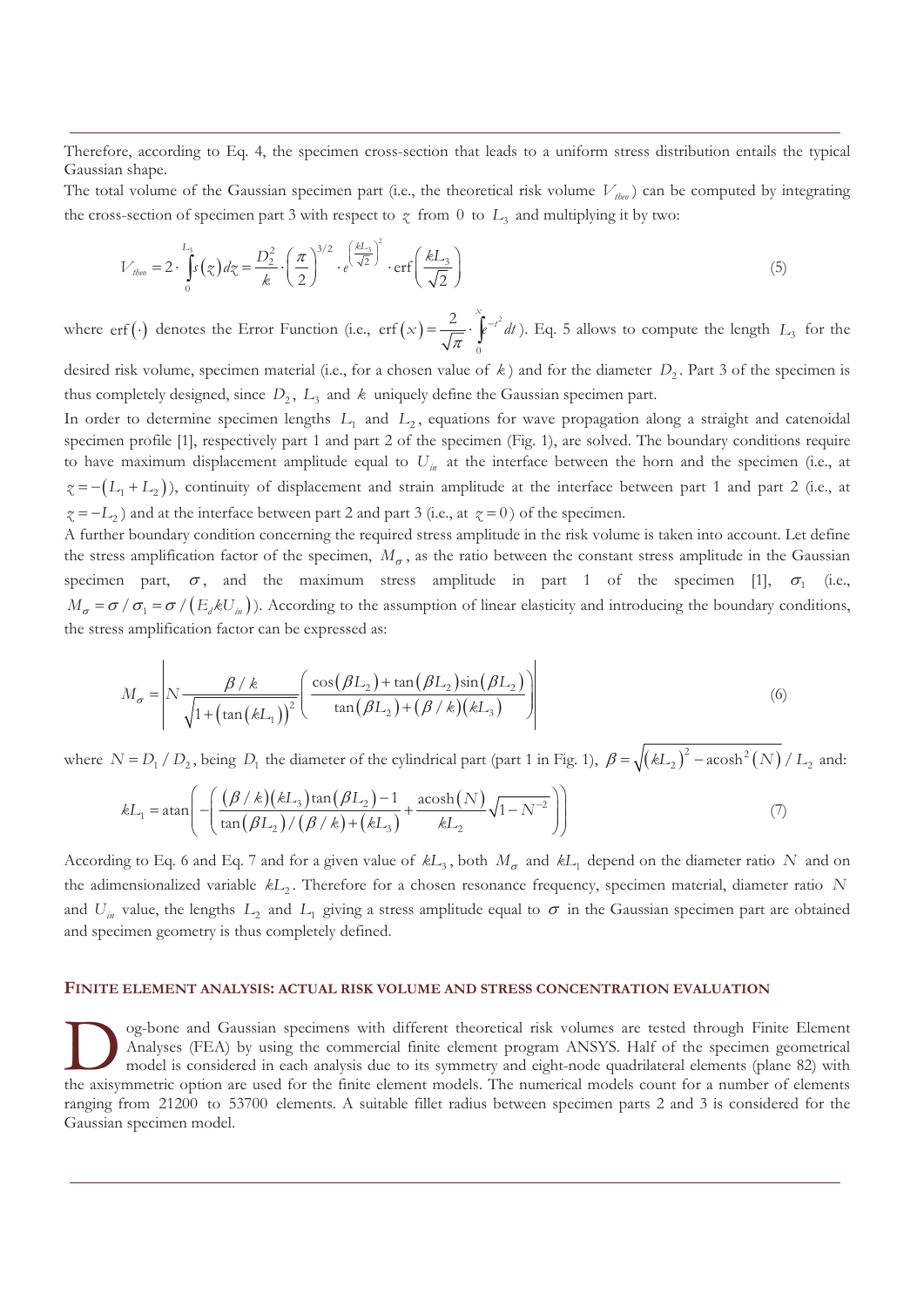Dog-bone and Gaussian specimens are designed considering steel ( $E_d = 206$ GPa,  $v = 0.29$  and  $\rho = 7800 \text{ kg / m}^3$ ), a resonance frequency of 20kHz (ultrasonic testing machine working frequency), a diameter  $D_1$  equal to 20 mm and a length  $L_2$  equal to 10.2mm (almost equal to the value adopted in [7-9]). The theoretical risk volume is varied by steps of 1000 mm<sup>3</sup>: the range considered is within 2000 mm<sup>3</sup> and the maximum theoretical risk volume allowing for an amplification factor  $M_{\sigma}$  larger than 1.05. The analysis is repeated considering three different diameter ratios  $N: 1.6$ , 2 and 2.5 . Fig. 2 reports the typical mesh adopted for the dog-bone and the Gaussian specimen models; the enlargements show the dimensions of the elements at the transition between part 2 and part 3 of the specimen.



Figure 2: Typical mesh for the specimen models: (a) dog-bone specimen; (b) Gaussian specimen.

The actual risk volume and the stress concentration factor are considered in each analysis. According to [10], the actual risk volume ( $V_{rad}$ ) is the volume of material subjected to a stress amplitude larger than the 96% of the maximum stress reached in specimen part 3. In order to evaluate the stress concentration effects, the stress concentration factor  $K_t$  is conservatively considered in place of the fatigue strength reduction factor  $K_f$ . For  $K_f$  computation, the nominal stress amplitude is considered equal to the maximum stress reached in specimen part 3 along the longitudinal axes.

Fig. 3 shows the actual risk volume variation of both types of specimen with respect to the length *L*<sub>3</sub>. According to Fig. 3, the maximum actual risk volume attainable using dog-bone specimens is smaller than  $3000$  mm<sup>3</sup>. An increment of the length with constant cross section gives no effect in the 3 considered case, since the actual risk volume does not change. Gaussian specimens permit to reach larger actual risk volume, up to  $8450\,\text{mm}^3$  with a diameter ratio of 1.6. The actual risk volume increases with the length  $L_3$ . As expected, for both types of specimen, a small diameter ratio ( $N = 1.6$ ) permits to obtain the largest actual risk volume.



Figure 3:  $V_{rad}$  of dog-bone and Gaussian specimens with respect to the length  $L_3$ .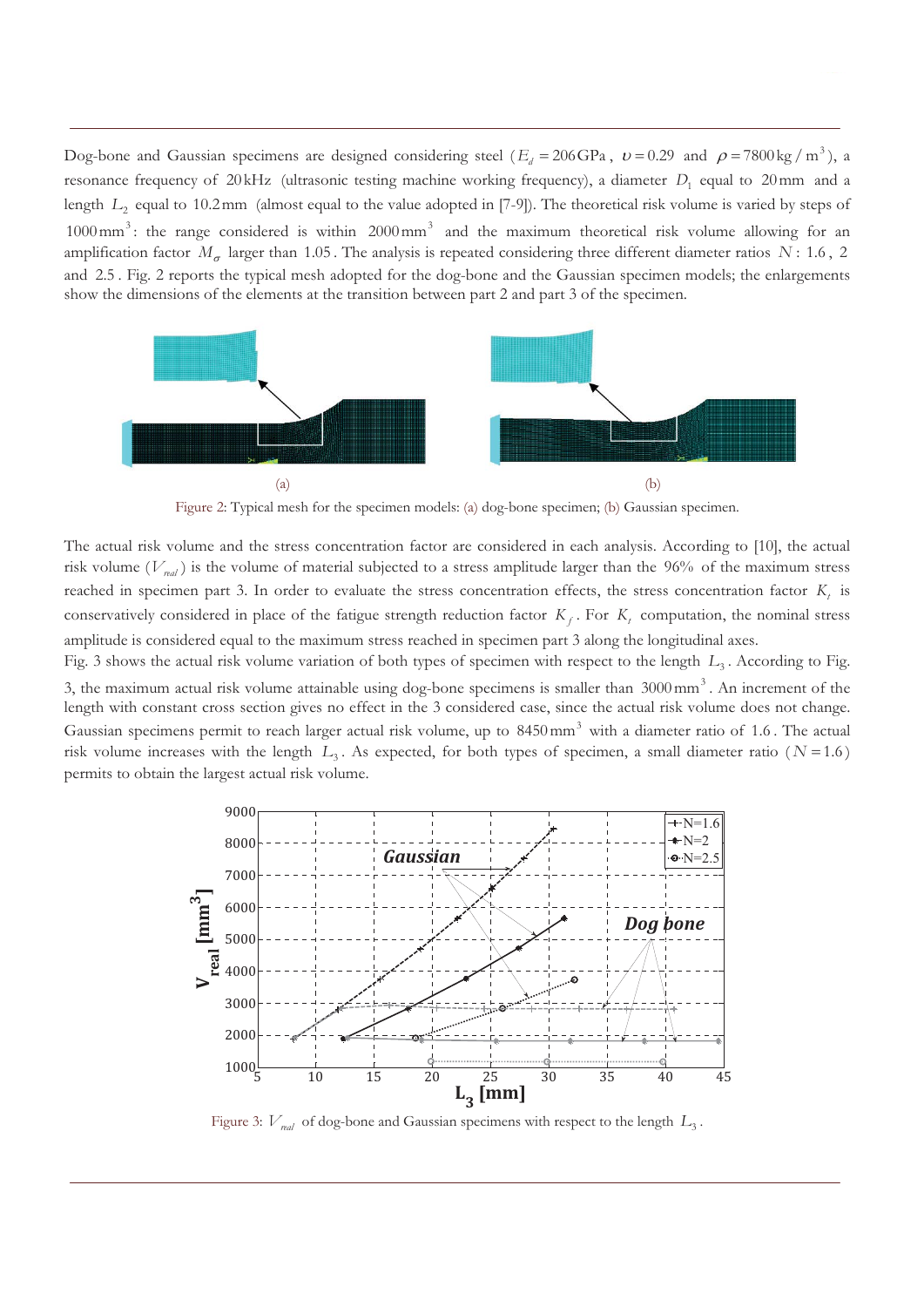Fig. 4 reports the percent ratio between the actual risk volume and the theoretical risk volume with respect to the length *L*<sup>3</sup> . According to Fig. 4 and considering dog-bone specimens, the efficiency is high (above 90% ) for values of length  $L_3$  smaller than 15mm , while it decreases (up to 25%) when the length  $L_3$  increases. Differently, when considering the Gaussian specimen, the efficiency is almost constant (above 90% ).



Figure 4: Percent ratio  $V_{\text{rad}}/V_{\text{theor}}$  in dog-bone and Gaussian specimens with respect to the length  $L_3$ .

Finally, the stress concentration factor is taken into consideration. Fig. 5 shows the variation of  $K_t$  with respect to the length  $L_3$ . According to Fig. 5, the Gaussian specimens show larger  $K_t$  values. Considering dog-bone specimens, there is no stress concentration for  $L_3$  larger than 25mm. Indeed the stress amplitude significantly decreases in specimen part 3 as the length  $L<sub>3</sub>$  increases. As a consequence, the maximum stress reached at the transition between parts 2 and 3 of the specimen is smaller or equal to the stress reached at the specimen mid-section.



Figure 5: Stress concentration factor of dog-bone and Gaussian specimens with respect to the length *L*<sup>3</sup> .

The *K*, values of the Gaussian specimens are smaller than 1.15. Taking into account the largest diameter ratio  $(N = 2.5)$ , the  $K_t$  value reduces up to 1.12. At the transition between part 2 and part 3 of the specimen, two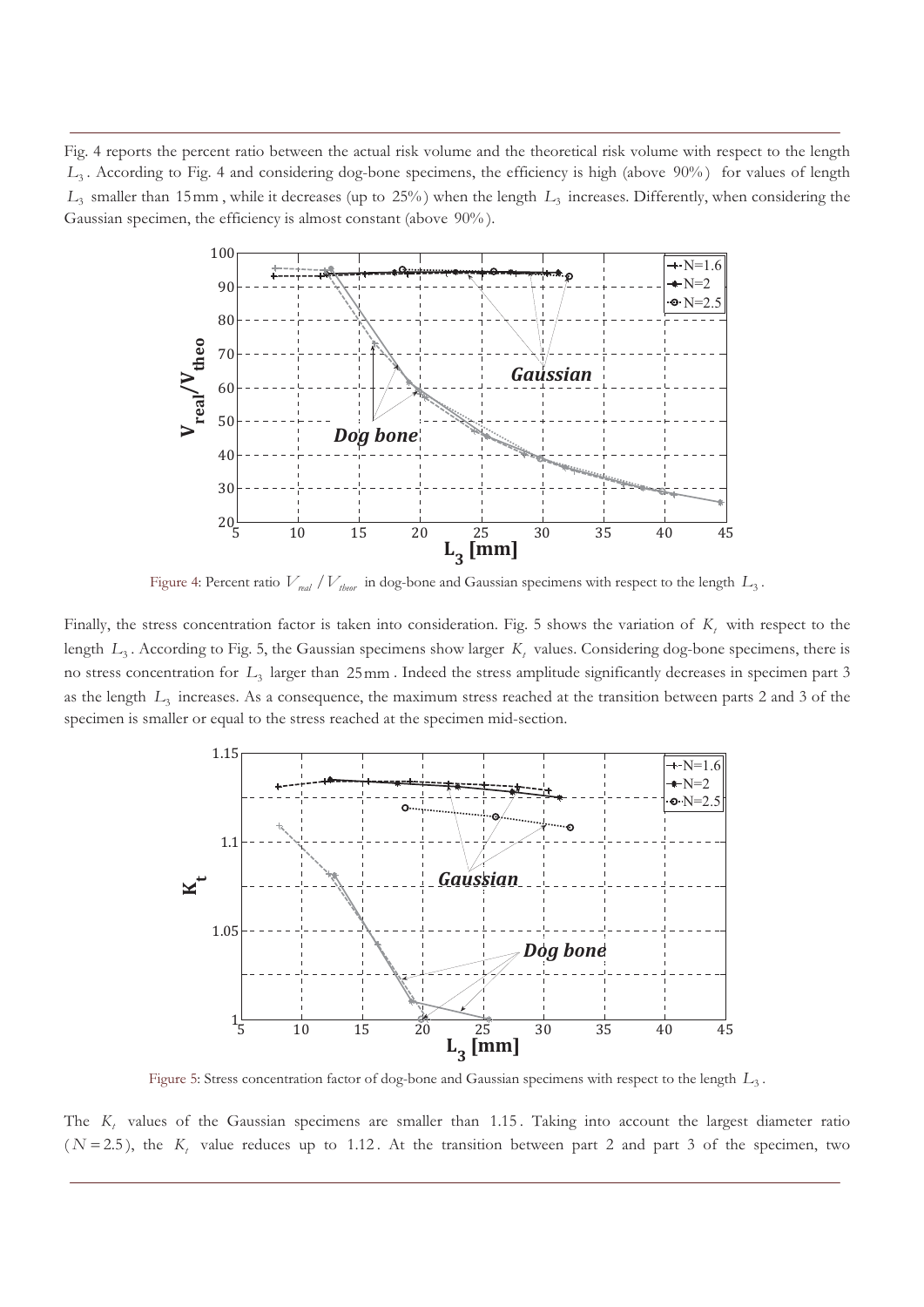concomitant stress concentrations are present: the first one is due to the shoulder fillet in specimen part 2 and the second one is due to the sharp geometrical transition between part 2 and part 3 of the specimen. The resulting  $K_t$  value is due to the interaction between the two stress concentrations. It is well-known that the stress concentration due to the shoulder fillet increases with N; finite element analyses carried out on the sharp geometrical transition at the interface showed that

the stress concentration increases with the difference between  $D_3$  and  $D_2$ , being  $D_3 - D_2 = \frac{D_1}{N} \left( e^{\left(\frac{kL_3}{2}\right)^2} - 1 \right)$  $D_3 - D_2 = \frac{D_1}{2\pi} \left( e^{\frac{kL}{2}} \right)$ *N*  $\left(\frac{kL_3}{2}\right)^2$  $-D_0 = \frac{D_1}{e^{(\frac{1}{2})}} - 1$  $\left\lfloor \frac{e^{(-2)}}{2} - 1 \right\rfloor$ . To sum up,

if *N* increases, then the stress concentration due to the shoulder fillet increases, while the stress concentration factor due to the sharp transition decreases. As shown in Fig. 5, in case of  $N = 2.5$ , the decrement in the stress concentration due to the sharp transition outperforms the increment in the stress concentration due to the shoulder fillet.

A larger reduction of the stress concentration factor can be obtained by increasing the length  $L_2$ . In this respect, a proper choice of the length  $L_2$  and of the diameter ratio allows to design specimens with large actual risk volume and limited  $K_t$ value. For instance, a diameter ratio equal to  $1.33$  and a length  $L_2$  equal to  $17.2 \,\text{mm}$  allows for an actual risk volume larger than  $5000 \text{ mm}^3$  and a  $K_t$  equal to 1.06.

Finally, the adoption of dog-bone specimens is appropriate for small risk volumes (smaller than 3000 mm<sup>3</sup>). Gaussian specimens must be adopted for large risk volumes. The length *L*<sub>2</sub> and the diameter ratio must be properly chosen in order to reduce the stress concentration effects.

#### **EXPERIMENTAL VALIDATION**

he stress distribution in the two specimen types is experimentally validated through strain gage measurements. A dog-bone and a Gaussian specimen with a theoretical risk volume of  $5000 \text{ mm}^3$ , diameter ratio  $N = 2$  $(D_1 = 20 \text{ mm})$  and  $L_2$  equal to 10.2 mm are produced in AISI 1040 carbon steel. Three T-rosettes strain gages The stress distribution in the two specimen types is experimentally validated through strain gage measurements. A dog-bone and a Gaussian specimen with a theoretical risk volume of 5000 mm<sup>3</sup>, diameter ratio  $N = 2$  ( $D_1 =$ at the specimen surface. For both specimens, the rosettes are bonded along the specimen central part: the first rosette is bonded at the specimen mid-section, the second rosette at the 70% of  $L_3$  and the third rosette at the 85% of  $L_3$ . Fig. 6 shows the specimens after the application of the rosettes.



Figure 6: Specimens after application of strain gage rosettes: (a) dog-bone shaped specimen; (b) Gaussian specimen.

A strain gage amplifier (EL-SGA-2/B by Elsys AG) is used for the completion of the Wheatstone bridge of each rosette and for the amplification of the signal. The measurement is acquired at a sample rate of 600 kHz by a National Instruments data acquisition card (PCIe-6363).

An ultrasonic testing machine for fully reversed tension compression tests developed by the authors [11] is used for the test: specimens are subjected to load cycles for 3 seconds. Fig. 7 and 8 show the stress measured at each point normalized by the value detected at the specimen mid-section,  $\sigma_{\text{center}}$ .

The acquired signals are fitted with a sine function (for each case, the correlation coefficient is larger than 99.99% and the mean value is equal to zero). As shown in Fig. 7 and 8, the stress amplitude distribution is not uniform for the dog-bone shaped specimen while it is almost uniform for the Gaussian specimen.

Tab. 1 reports a comparison between the stress variation obtained with the finite element analysis (FEA) and the experimental test. According to Tab. 1, the FEA results are included in the experimental confidence intervals. Therefore,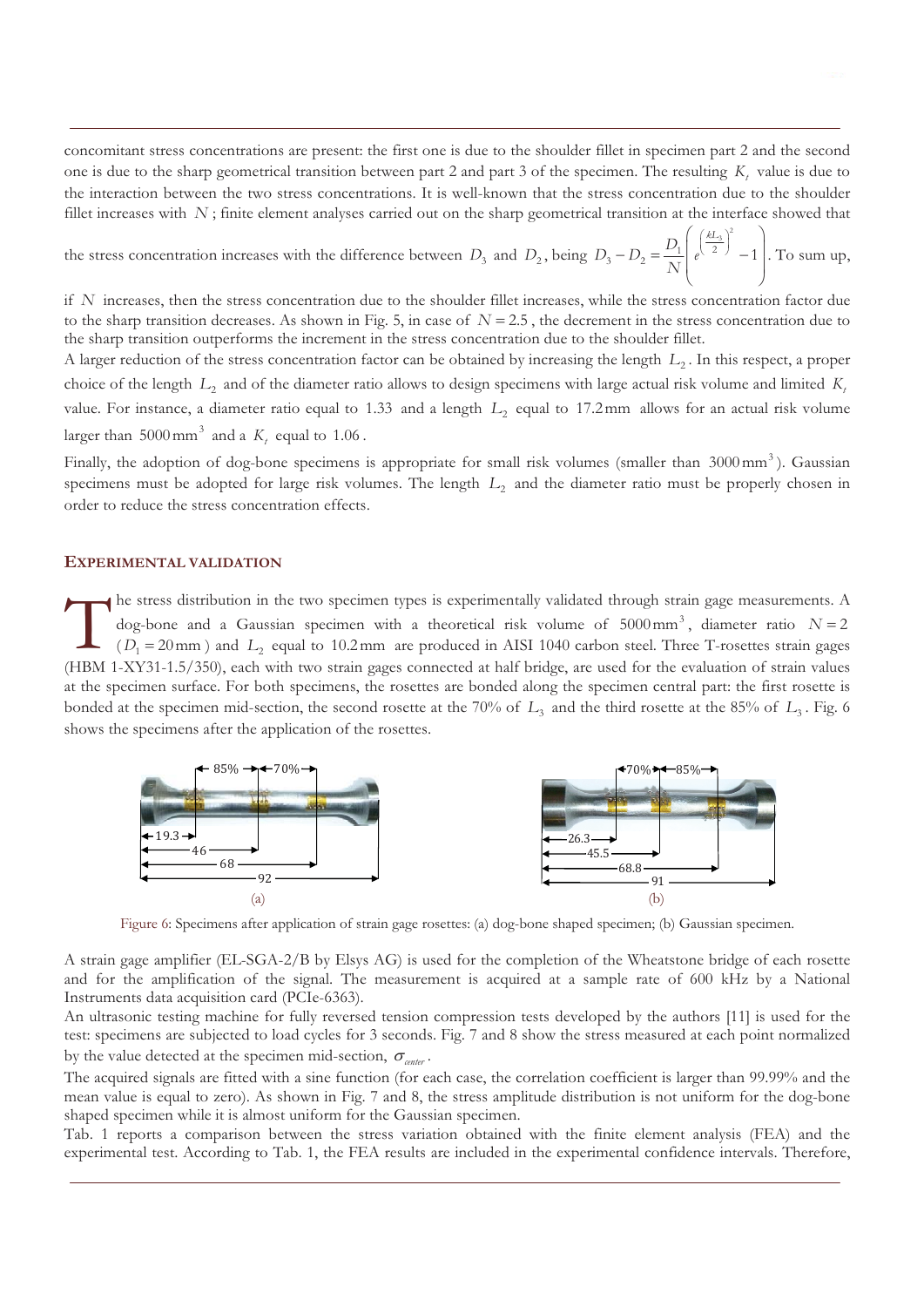it can be concluded that no significant statistical difference exists between FEA and experimental results. It is worth to note that, for the Gaussian specimen, the values larger than the 100% indicate a maximum stress amplitude not reached at the specimen mid-section.



Figure 7: Stress variation measured by strain gage rosettes bonded to the dog-bone shaped specimen: (a) rosette at 70% of  $L_3$ ; (b) rosette at 85% of  $L_3$ .



Figure 8: Stress variation measured by strain gage rosettes bonded to the Gaussian specimen: (a) rosette at 70% of  $L_3$ ; (b) rosette at 85% of  $L_3$ .

| Analysis type                                                                                                                                            | $z/L_{\rm s} = 70\%$ |                   | $z/L_{3} = 85\%$ |                   |
|----------------------------------------------------------------------------------------------------------------------------------------------------------|----------------------|-------------------|------------------|-------------------|
|                                                                                                                                                          | Dog-bone             | Gaussian          | Dog-bone         | Gaussian          |
| Finite Element                                                                                                                                           | $85.8\%$             | $100.0\%$         | $80.2\%$         | $100.2\%$         |
| Experimental<br>(95 % confidence<br>interval)                                                                                                            | $[85.4; 86.5]$ %     | [99.6;100.8] $\%$ | $[80.1; 81.4]$ % | $[100.0;101.1]$ % |
| Note: Confidence intervals are obtained from 180 tests; for each experimental test, stress amplitude is evaluated with a minimum of 1000 data<br>points. |                      |                   |                  |                   |

Table 1: Comparison between numerical and experimental results: values of the  $\sigma / \sigma_{center}$  percent ratio.

## **CONCLUSIONS**

he proposed Gaussian shape allows to obtain specimens characterized by a very large risk volume. Dog-bone and Gaussian specimens are compared through a Finite Element Analysis. The finite element models are experimentally validated by means of strain gages measurements.